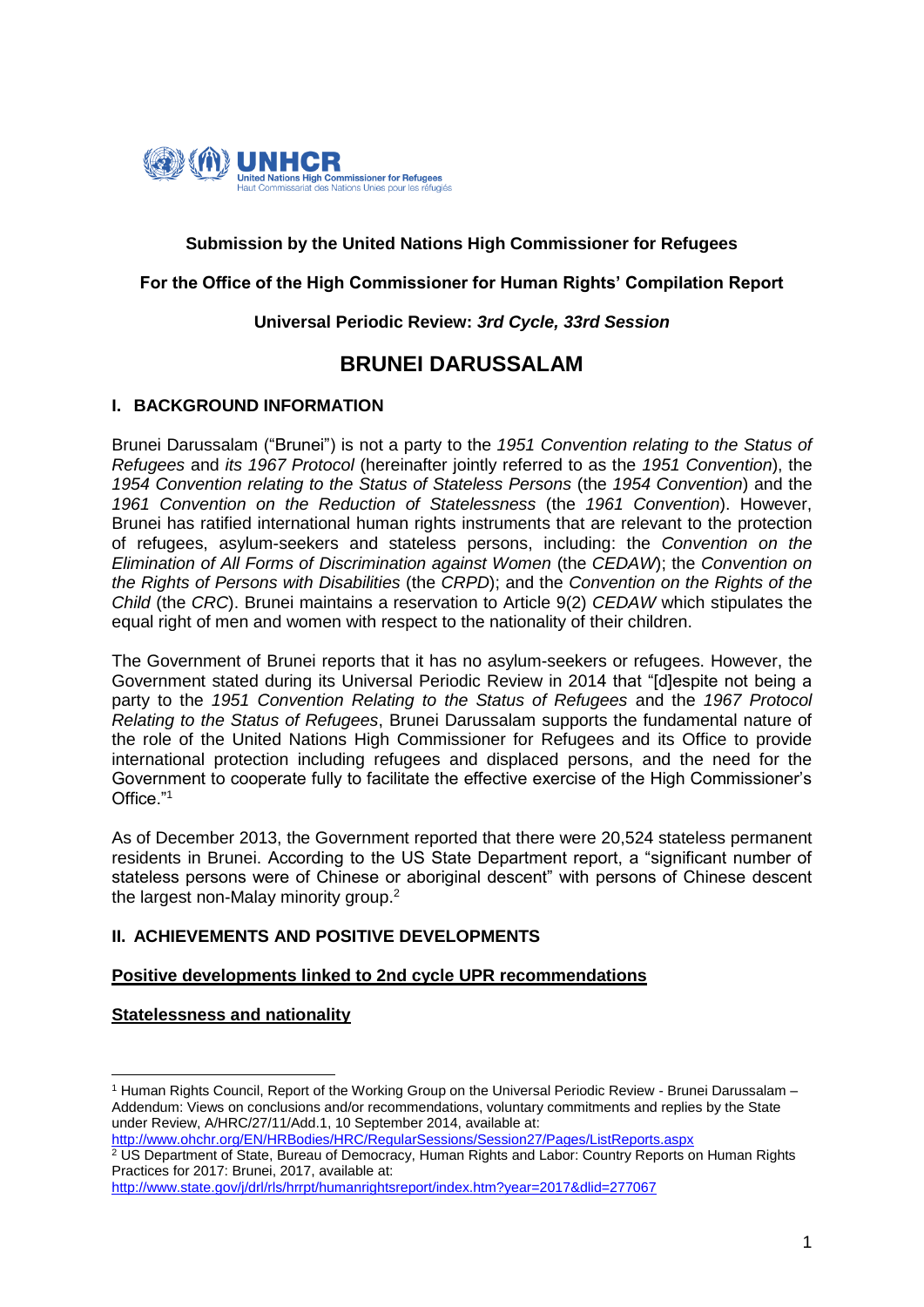**Linked to 2nd cycle UPR recommendation no.113.79:** "Adopt reforms allowing women the transmission of citizenship as a measure in favour of gender equality and the reduction of cases of statelessness" (Mexico); and **recommendation no.113.80:** "Facilitate the integration and naturalization of stateless persons who are permanent residents" (Islamic Republic of Iran).

UNHCR commends Brunei on the facilitation of the integration and naturalization of stateless persons who are permanent residents. Although Brunei still retains its reservation to Article 9(2) of the *CEDAW*, the Government has initiated discussions on this issue and reviewed other countries' policies and practices with a view to undertaking a comparative study on nationality.<sup>3</sup>

## **Additional achievements and positive developments**

Brunei Darussalam is an ASEAN Member State actively engaged in a project of the ASEAN Commission on the Promotion and Protection of the Rights of Women and Children ("ACWC") on 'promoting inclusion and sustainable development in building the ASEAN Community through ensuring the recognition of the legal identity of all women and children in ASEAN'. The project aims at contributing to the enhancement of the ACWC's capacity in areas of legal identity, including through birth registration, issuing documentation and establishing nationality, and to promote the implementation of relevant provisions in the *CEDAW* and *CRC*. In addition, the project aims to leverage regional good practices that countries in the region could learn from others' experiences in addressing statelessness.

## **III. KEY PROTECTION ISSUES, CHALLENGES AND RECOMMENDATIONS**

## **Challenges linked to outstanding 2nd cycle UPR recommendations**

## **Issue 1: Accession to the** *1951 Refugee Conventions*

**Linked to 2nd cycle UPR recommendation no.113.36:** "Consider acceding to the *1951 Convention relating to the Status of Refugees* and its *1967 Protocol.*" (Uruguay)

Brunei Darussalam is not a signatory to the *1951 Convention* or its *1967 Protocol*. Accession to these instruments would establish a clearer basis for the Government of Brunei Darussalam to provide refugees with international protection should anyone seek asylum in the country. In addition, it would be a proof of Brunei's commitment to protect the rights of refugees as stated during its Universal Periodic Review in 2014.

### **Recommendations:**

UNHCR recommends that the Government of Brunei Darussalam:

- (a) Accede to the *1951 Convention Relating to the Status of Refugees* and its *1967 Protocol*; and
- (b) Establish domestic legal framework and administrative policies that will ensure the country is in full compliance with international standards of treatment and protection of refugees and asylum-seekers.

### **Issue 2: Recognition of gender equality regarding nationality with a view to preventing statelessness**

<sup>1</sup> <sup>3</sup> CEDAW Committee, CEDAW/C/BRN/Q/1-2/Add.1, List of issues and questions in relation to the combined initial and second periodic reports of Brunei Darussalam: Replies of Brunei Darussalam, paras. 41-43.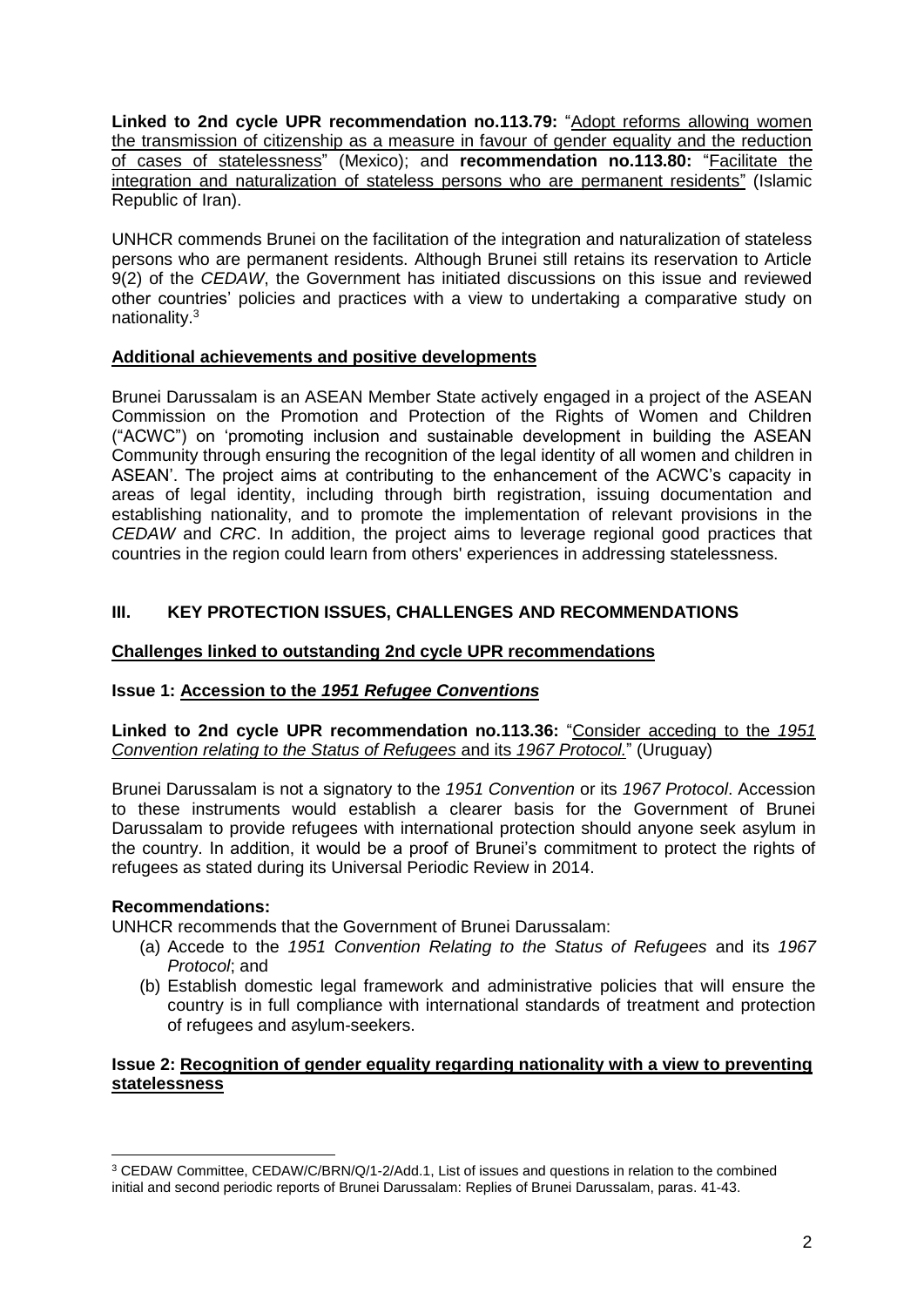**Linked to 2nd cycle UPR recommendation no.113.53:** "Take the necessary measures to amend the legislation on nationality in order to establish equality between men and women regarding the transmission of nationality to their children" (Argentina); and **recommendation no.113.80:** "Respect the fundamental principle of equality between men and women, in particular by allowing women from Brunei Darussalam to transmit their nationality to their children and by raising the age of marriage for women." (France)

Brunei Darussalam entered a reservation to Article 9 paragraph 2 of the CEDAW - regarding equal rights of men and women with respect to the nationality of their children. The Government invoked its national policy of single nationality recognition as justification for the *CEDAW* reservation. It noted that children to Brunei women citizens may either be registered as Brunei nationals or as nationals of their father's country.<sup>4</sup> However, retaining a policy of single nationality is not incompatible with *CEDAW* and does not require a reservation to Article 9 of this treaty. A large number of States, for example Lao PDR, Myanmar, Singapore or Viet Nam, practise policies of single nationality without maintaining any reservations.

The *Brunei Nationality Act* (cap.15) provides that children of a Brunei mother and a nonnational father born in Brunei have to submit applications to register as nationals of Brunei. The applications will be considered at the discretion of His Majesty the Sultan and Yang Di-Pertuan.<sup>5</sup> In contrast, a child born in Brunei to a Brunei father and a non-national mother will acquire Brunei nationality automatically. Due to this position, the Committee on the Elimination of Discrimination against Women<sup>6</sup> and the Committee on the Rights of the Child<sup>7</sup> have recommended that Brunei review its *Nationality Act* and other relevant legislation relating to nationality to ensure that Bruneian women can transfer nationality automatically to their children. Implementing these recommendations would mark a significant step forward in realizing gender equality and addressing statelessness.<sup>8</sup>

### **Recommendations:**

UNHCR recommends that the Government of Brunei Darussalam:

- (a) Withdraw its reservation to Article 9 paragraph two of the *CEDAW*; and
- (b) Amend the *Brunei Nationality Act* to ensure that Brunei women and men have the equal right to confer Brunei citizenship automatically to their children and for this amendment to be made retroactive in effect.

### **Additional protection challenges**

### **Issue 3: Prevention of racial discrimination in the context of nationality**

The *Brunei Nationality Act* grants nationality to persons born in or outside of Brunei on the basis of race, either as members of "indigenous groups of the Malay race" or "members of any of the groups specified in the First Schedule to the Act". Therefore, race becomes the primary criterion by which nationality is acquired by operation of law, contributing to the creation of conditions for statelessness in Brunei. The affected populations are predominantly of Chinese origin as they are not considered as an "indigenous group of the Malay race" and are not listed in the First Schedule of the Nationality Act.

### **Recommendations:**

**<sup>.</sup>** <sup>4</sup> CEDAW Committee, CEDAW/C/BRN/1-2, Consideration of reports submitted by States parties under article 18 of the Convention, Initial and second periodic reports of States parties due in 2011, Brunei Darussalam, para.  $9.3$ 

<sup>5</sup> Brunei Nationality Act 1982 (cap.15), Section 6.

<sup>&</sup>lt;sup>6</sup> CEDAW Committee, CEDAW/C/BRN/CO/1-2, Concluding Observations on Brunei Darussalam, paras. 28-29.

<sup>7</sup> CRC Committee, CRC/C/BRN/CO/2-3, Concluding Observations on Brunei Darussalam, paras. 33-34.

<sup>&</sup>lt;sup>8</sup> See UNHCR, Global Action Plan to End Statelessness, 4 November 2014, Action 4, available at: [http://www.refworld.org/docid/545b47d64.html.](http://www.refworld.org/docid/545b47d64.html)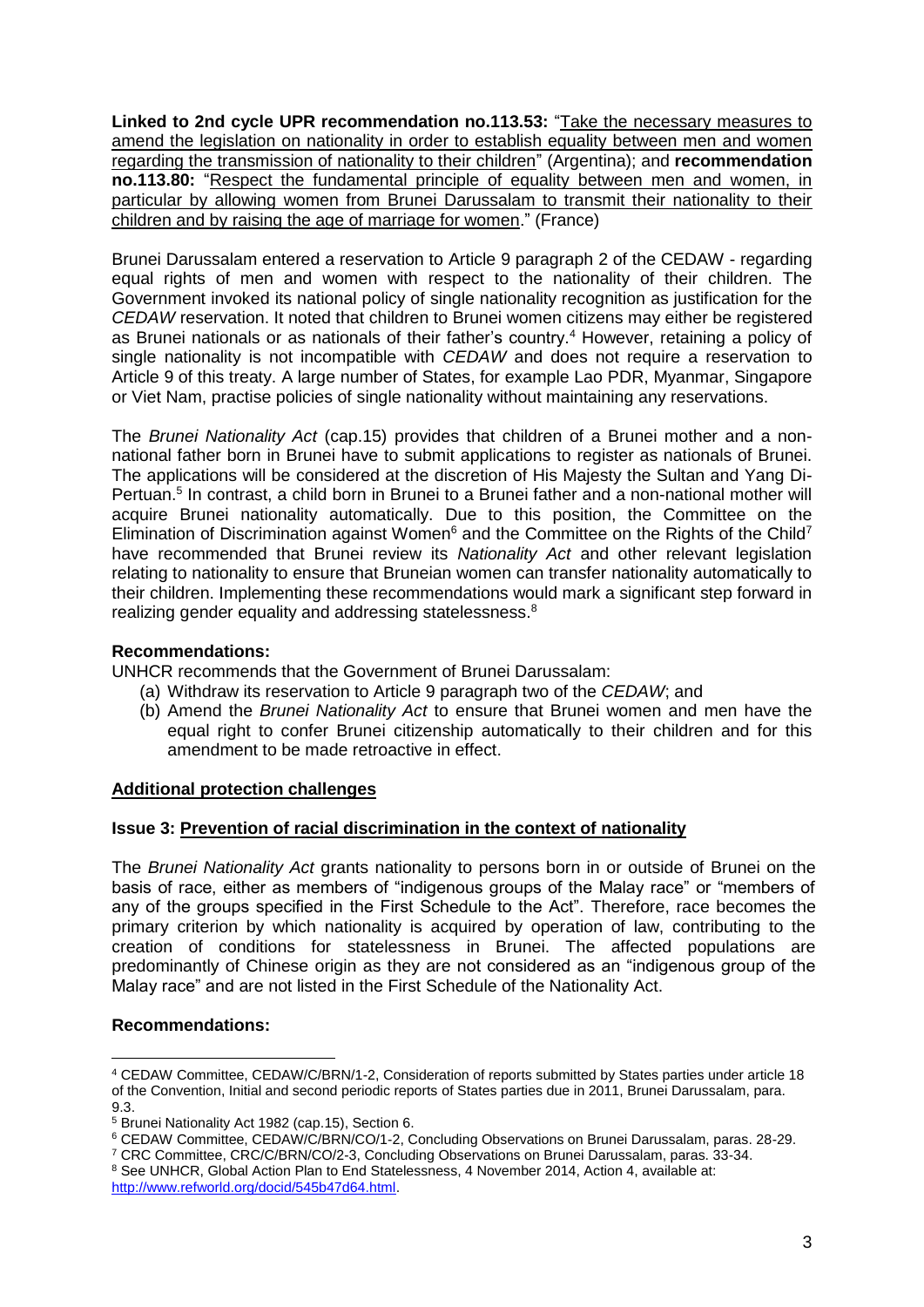UNHCR recommends that the Government of Brunei Darussalam:

- (a) Amend the Brunei *Nationality Act* to remove the racially discriminatory provisions and for this amendment to be made retroactive in effect; and
- (b) Accede to the 1954 Convention relating to the Status of Stateless Persons and the 1961 Convention on the Reduction of Statelessness.

### **Issue 4: Ensuring birth registration for all**

Birth registration contributes to the realization of the right of every child to a nationality. Birth registration helps to prevent statelessness by establishing a legal record of where a child was born and who his or her parents are. As such, it serves as a key form of proof of whether a person has acquired nationality by birth or by descent. UNHCR notes that the *Birth and Deaths Registration Law* (cap.79) of Brunei Darussalam provides that all children who are born on the territory should have their births registered.<sup>9</sup>

The Committee on the Rights of the Child has recognized Brunei's efforts in ensuring the registration at birth of all children. However, disparities in birth registration remain in practice amongst children in migration circumstances.<sup>10</sup> Children born in Brunei from migrant parents such circumstances could be rendered stateless or at risk of statelessness owing to gaps in their registration.

### **Recommendations:**

UNHCR recommends that the Government of Brunei Darussalam:

(a) Conduct a comparative review of regional good practices regarding birth registration and implement policies that ensure that the births of all children are registered without discrimination.

### **Issue 5: Ratification of the Statelessness Conventions and prevention of statelessness**

Brunei is also not signatory to the *1954 Convention Relating to the Status of Stateless Persons* or the *1961 Convention on the Reduction of Statelessness*. Accession to the *Statelessness Conventions* would establish a stronger framework to prevent and reduce statelessness as well as to avoid the detrimental effects of statelessness on individuals and society by ensuring minimum standards of treatment for stateless persons.

### **Recommendations:**

UNHCR recommends that the Government of Brunei Darussalam:

- (a) Accede to the *1954 Convention relating to the Status of Stateless Persons* and the *1961 Convention on the Reduction of Statelessness*; and
- (b) Strengthen cooperation with UNHCR in respect of UNHCR's statelessness mandate through the provision of statistics and acceptance of UNHCR's technical support on statelessness.

**UNHCR October 2018**

 $\overline{a}$ 

<sup>9</sup> Birth and Deaths Registration Law (cap.79), Section 12.

<sup>10</sup> CRC Committee, CRC/C/BRN/CO/2-3, Concluding Observations on Brunei Darussalam, paras. 31-32.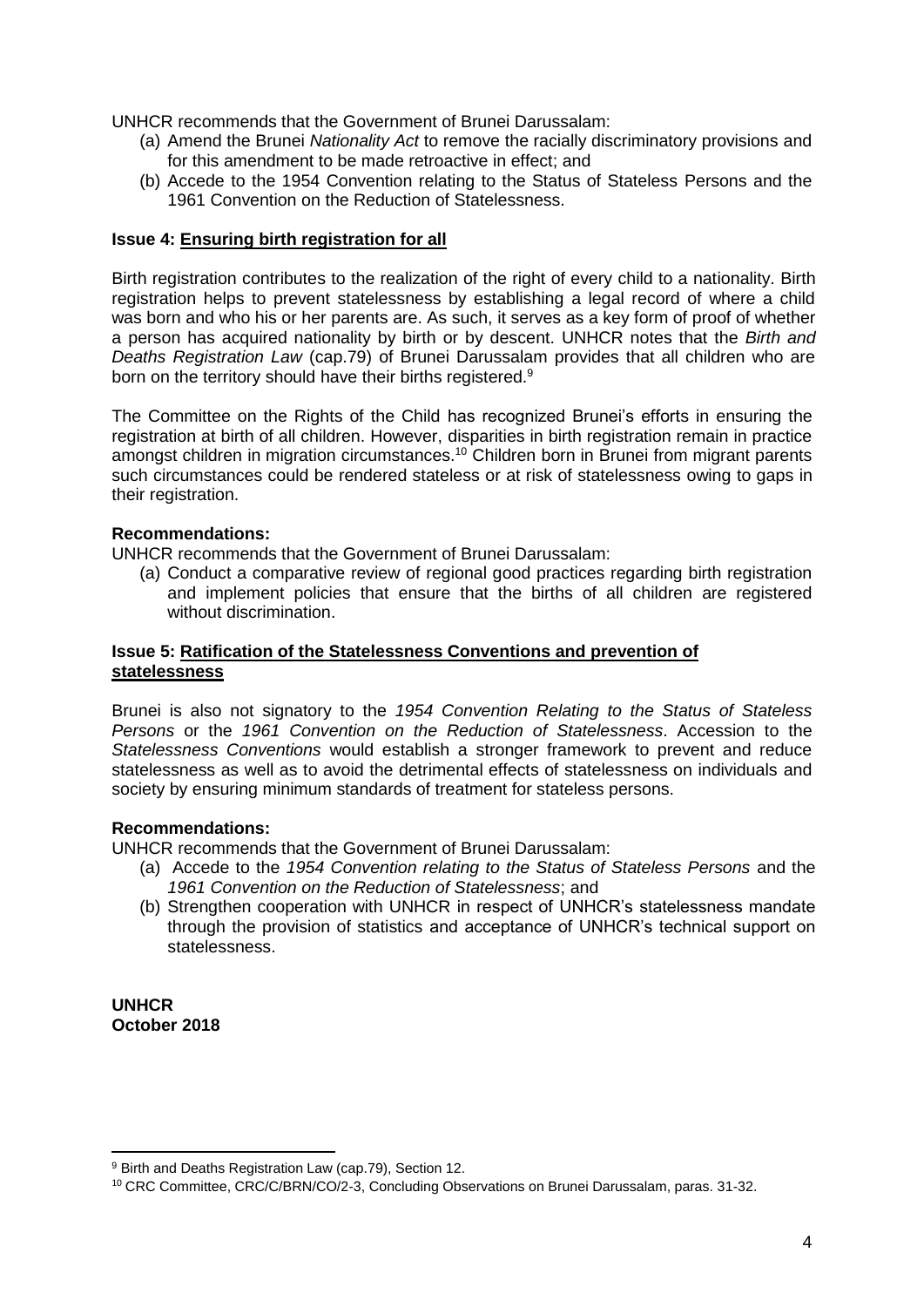# **ANNEX**

### **Excerpts of relevant Recommendations from the 2nd cycle Universal Periodic Review, Concluding Observations from UN Treaty Bodies and Recommendations of Special Procedures mandate holders**

## **BRUNEI DARUSSALAM**

We would like to bring your attention to the following excerpts from the 2nd cycle UPR recommendations and UN Treaty Monitoring Bodies' Concluding Observations relating to issues of interest and persons of concern to UNHCR with regards to BRUNEI DARUSSALAM.

### **I. Universal Periodic Review (Second Cycle – 2018)**

| Recommendation <sup>11</sup>                                                                                                                                                                                                                                                                | Recommending<br>State/s                  | Position <sup>12</sup> |  |
|---------------------------------------------------------------------------------------------------------------------------------------------------------------------------------------------------------------------------------------------------------------------------------------------|------------------------------------------|------------------------|--|
| <b>Ratification of international instruments</b>                                                                                                                                                                                                                                            |                                          |                        |  |
| 113.4 Accede to all core international human rights instruments, in<br>particular to the International Covenant on Civil and Political Rights and the<br>International Covenant on Economic, Social and Cultural Rights;                                                                    | Germany                                  | Noted                  |  |
| 113.12 Ratify or accede to CAT, OP-CAT, ICCPR, and lift its broad<br>reservations to CEDAW and CRC;                                                                                                                                                                                         | <b>Czech Republic</b>                    | <b>Noted</b>           |  |
| 113.18 Abolish the death penalty and sign and ratify both Optional<br>Protocols to the ICCPR;                                                                                                                                                                                               | Portugal                                 | Noted                  |  |
| 113.33 Ratify the Convention for the Protection of All Persons from<br>Enforced Disappearance;                                                                                                                                                                                              | Argentina                                | <b>Noted</b>           |  |
| 113.35 Consider the ratification of the Palermo Protocol on Trafficking in<br>Persons:                                                                                                                                                                                                      | Philippines                              | Noted                  |  |
| 113.36 Consider acceding to the 1951 Convention relating to the Status of<br>Refugees and its 1967 Protocol;                                                                                                                                                                                | Uruguay                                  | <b>Noted</b>           |  |
| 113.38 Consider ratifying the International Convention on the Protection of<br>the Rights of Migrant Workers and Members of Their Families and ILO<br>Convention No. 189;                                                                                                                   | Philippines                              | Noted                  |  |
| Freedom of expression and of association                                                                                                                                                                                                                                                    |                                          |                        |  |
| 113.48 Revise the Penal Code Order of 2013 to prohibit torture or other<br>cruel, inhuman or degrading treatment or punishment and to bring Brunei's<br>domestic legislation into line with its international human<br>rights<br>commitments on the freedoms of religion and of expression; | United<br><b>States</b><br>of<br>America | Noted                  |  |
| 113.49 Repeal the emergency powers and the Sedition Act to bring<br>Brunei's domestic legislation into line with its international human rights<br>commitments on the freedoms of expression, of peaceful assembly and of<br>association;                                                   | United<br><b>States</b><br>of<br>America | Noted                  |  |
| 113.50 Review and amend all legislation placing undue and arbitrary<br>restrictions on the right to freedom of expression, in particular the Sedition<br>Act, the Undesirable Publication Act and the Local Newspapers Order, and                                                           | Czech Republic                           | Noted                  |  |

<sup>&</sup>lt;sup>11</sup> All recommendations made to Brunei Darussalam during its 2nd cycle UPR can be found in: "Report of the Working Group on the Universal Periodic Review of Brunei Darussalam" (7 July 2014), A/HRC/27/11, available at:

[https://documents-dds-ny.un.org/doc/UNDOC/GEN/G14/075/30/PDF/G1407530.pdf?OpenElement.](https://documents-dds-ny.un.org/doc/UNDOC/GEN/G14/075/30/PDF/G1407530.pdf?OpenElement)

1

**<sup>12</sup>** The views and replies of Brunei Darussalam, in English, can be found in: *Addendum* (10 September 2014), A/HRC/27/11/Add.1, available at:

[https://documents-dds-ny.un.org/doc/UNDOC/GEN/G14/160/29/PDF/G1416029.pdf?OpenElement.](https://documents-dds-ny.un.org/doc/UNDOC/GEN/G14/160/29/PDF/G1416029.pdf?OpenElement)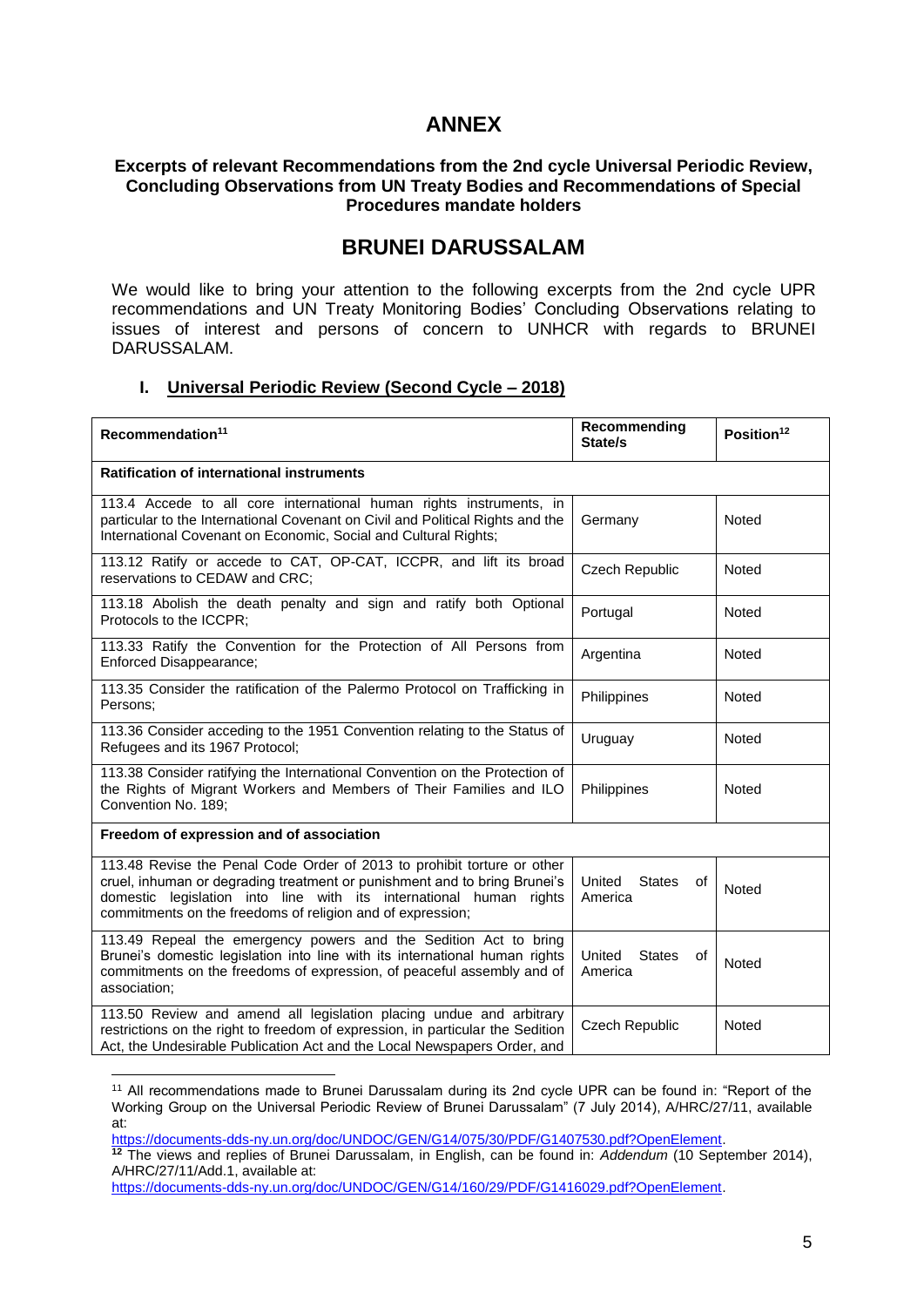| put an end to censorship of the media and decriminalize defamation;                                                                                                                                                                                                                                                |                             |                        |  |
|--------------------------------------------------------------------------------------------------------------------------------------------------------------------------------------------------------------------------------------------------------------------------------------------------------------------|-----------------------------|------------------------|--|
| <b>Statelessness and nationality</b>                                                                                                                                                                                                                                                                               |                             |                        |  |
| 113.53 Take the necessary measures to amend the legislation on<br>nationality in order to establish equality between men and women<br>regarding the transmission of nationality to their children;                                                                                                                 | Argentina                   | Partially<br>supported |  |
| 113.79 Adopt reforms allowing women the transmission of citizenship as a<br>measure in favour of gender equality and the reduction of cases of<br>statelessness:                                                                                                                                                   | Mexico                      | Supported              |  |
| 113.80 Facilitate the integration and naturalization of stateless persons<br>who are permanent residents;                                                                                                                                                                                                          | Islamic Republic of<br>Iran | Supported              |  |
| 113.125 Respect the fundamental principle of equality between men and<br>women, in particular by allowing women from Brunei Darussalam to<br>transmit their nationality to their children and by raising the age of marriage<br>for women;                                                                         | France                      | Partially<br>supported |  |
| Children's rights                                                                                                                                                                                                                                                                                                  |                             |                        |  |
| 113.78 Bring into line the definition of minor in all legal domains, especially<br>the penal, and prohibit life sentences and corporal punishment for crimes<br>committed by minors;                                                                                                                               | Mexico                      | Noted                  |  |
| Death penalty                                                                                                                                                                                                                                                                                                      |                             |                        |  |
| 113.126 Maintain the moratorium on executions with a view to abolishing<br>the death penalty and provide statistics, including sex and age, on persons<br>sentenced to the death penalty or executed;                                                                                                              | France                      | Noted                  |  |
| <b>Trafficking and exploitation</b>                                                                                                                                                                                                                                                                                |                             |                        |  |
| 113.140 Strengthen the measures adopted to ensure the effective<br>prohibition of prostitution by minors under 18 years, paying particular<br>attention to the prohibition of the use of this type of prostitution or of the<br>offer of it;                                                                       | Spain                       | Supported              |  |
| 113.141 Implement article 3 (b) of ILO Convention No. 182, which requires<br>States parties to establish strict prohibition of the use, recruitment or<br>offering of a child for prostitution, production of pornography or<br>pornographic performances;                                                         | Belgium                     | Supported              |  |
| 113.142 Take further measures to ensure sufficient data on the prevalence<br>of the worst forms of child labour in the country and particularly with regard<br>to child trafficking;                                                                                                                               | Albania                     | Supported              |  |
| 113.143 Redouble its efforts to ensure effective control in the fight against<br>the sale and trafficking of children, including by raising awareness and by<br>providing agents at the border with the necessary tools to identify victims<br>and vulnerable populations so as to combat trafficking effectively; | Belgium                     | Supported              |  |
| 113.144 Take effective and time-bound measures to ensure that children,<br>with particular attention to children of migrant workers, are protected from<br>trafficking and prostitution;                                                                                                                           | Slovenia                    | Supported              |  |
| 113.148 Step up efforts in the area of combating human trafficking,<br>including training of officials on identifying victims of human trafficking as<br>well as measures for the protection and rehabilitation of victims;                                                                                        | <b>Belarus</b>              | Supported              |  |

# **II. Treaty Bodies**

# **Committee on the Rights of the Child**

Concluding Observations, (24 February 2016), [CRC/C/BRN/CO/2-3](file:///C:/Users/TRUSCAN/Documents/UPR33/LoE/Brunei_CRC_2016.pdf)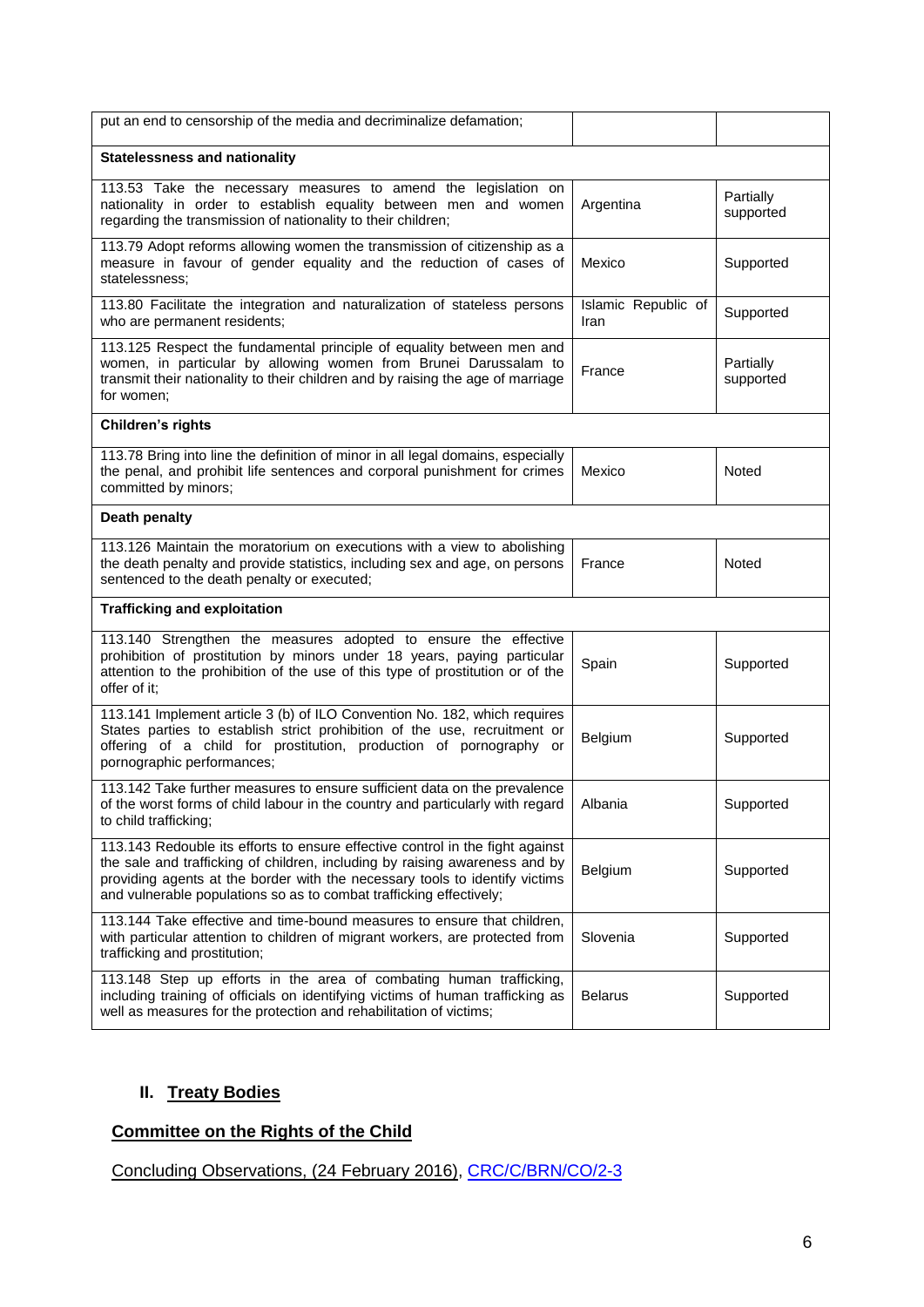### **Birth registration**

31. The Committee remains concerned that, despite measures taken by the State party to ensure the registration at birth of all children, there are considerable disparities in birth registration in rural and urban areas, and that children in migration circumstances, including irregular migration, as well as children in Kampong Ayer (the "water village"), are not always registered at birth.

**32. The Committee reiterates its previous recommendation (see CRC/C/15/Add.219, para. 34) and urges the State party to intensify its efforts in taking all the measures necessary to ensure the registration at birth of all children in both rural and urban areas; children in migration circumstances, including irregular migration; and children in Kampong Ayer.** 

### **Nationality**

33. The Committee remains concerned that, according to the Brunei Nationality Act (Cap. 15), children of Bruneian women married to foreign nationals may be accorded Brunei nationality only upon application, while the children of Bruneian fathers are granted Brunei citizenship automatically. While welcoming the steps taken by the State party to naturalize a number of stateless children between 2009 and 2012, the Committee is concerned at the lack of awareness among the parents and guardians of stateless children with regard to the need to register their children as citizens, according to the Brunei Nationality Act.

### **34. The Committee urges the State party to:**

- **(a) Review the Brunei Nationality Act and other relevant legislation relating to nationality to ensure that Bruneian women can transfer nationality automatically to their children;**
- **(b) Strengthen measures to naturalize stateless children and conduct awarenessraising campaigns among parents and guardians of stateless children.**

### **Stateless and unaccompanied children**

63. The Committee notes with appreciation the State party's efforts towards the naturalization and assimilation of a large number of stateless permanent residents. It is, however, concerned at the lack of disaggregated data available on the number of stateless persons, including the number of stateless children. The Committee is also concerned that barriers remain for the naturalization of the majority of stateless persons, in particular stateless children, in the State party.

**64. In line with its general comment No. 6 (2005) on the treatment of unaccompanied and separated children outside their country of origin, the Committee recommends that the State party:** 

- **(a) Provide birth registration and access to basic rights, such as health and education, to all stateless children and their families on the State party's territory, irrespective of their legal status;**
- **(b) Establish a comprehensive and systematic mechanism for the collection of data on stateless children and ensure that the data are disaggregated by, inter alia, sex, age, national and ethnic origin, geographical location, rural or urban residence and minority or socioeconomic status;**
- **(c) Consider acceding to the 1954 Convention Relating to the Status of Stateless Persons and the 1961 Convention on the Reduction of Statelessness.**

**Sale, trafficking and abduction**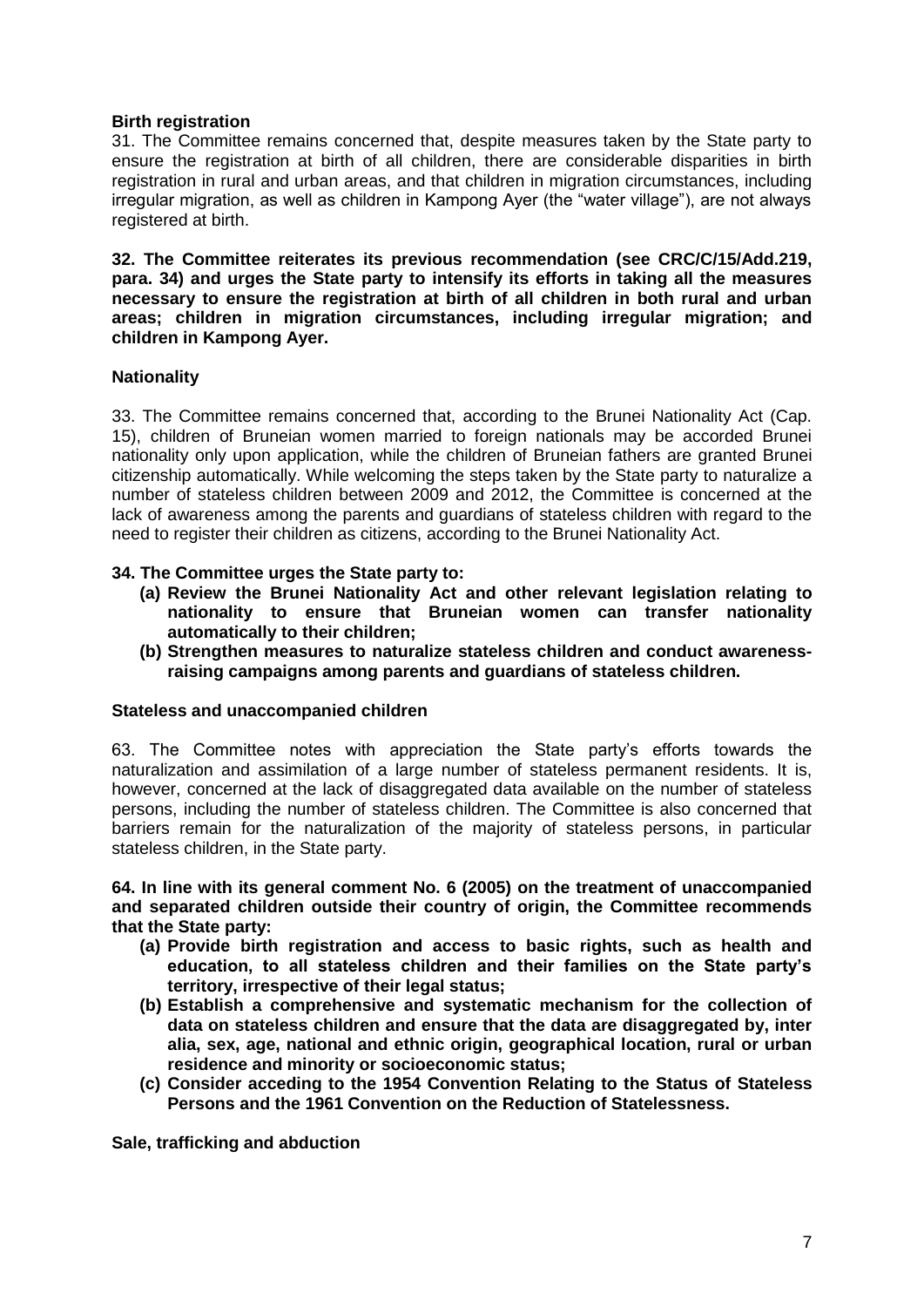67. The Committee is concerned at the lack of a proactive system for the identification of victims of trafficking, especially among vulnerable groups such as children in prostitution. The Committee is also concerned that the use of children for prostitution and the procurement or offering of a child for pornography are not explicitly criminalized.

## 68. **The Committee recommends that the State party:**

- **(a) Establish a comprehensive and systematic mechanism for the collection of data on the sale, trafficking and abduction of children, and ensure that the data are disaggregated by, inter alia, sex, age, national and ethnic origin, geographical location, rural or urban residence, minority and socioeconomic status, with particular attention to children in the most vulnerable situations;**
- **(b) Explicitly prohibit the use of children in prostitution, procurement and pornography and prosecute and punish perpetrators;**
- **(c) Conduct awareness-raising activities to make parents and children aware of the dangers of both internal and external trafficking;**
- **(d) Further strengthen its cooperation with South Asian countries to combat trafficking in children across States, including through the conclusion of bilateral and multilateral agreements.**

## **Committee on the Elimination of Discrimination against Women**

Concluding Observations, (14 November 2014), [CEDAW/C/BRN/CO/1-2](file:///C:/Users/TRUSCAN/Documents/UPR33/LoE/Brunei_CEDAW_2014.pdf)

### **Visibility of the Convention and the Committee's general recommendations**

10. The Committee notes with concern the inadequate knowledge among all branches of the Government of the rights of women under the Convention, the concept of the substantive equality of women and men and the Committee's general recommendations.

### **11. The Committee recommends that the State party:**

- **(a) Enhance women's awareness of their rights and the remedies available to them to claim violations of their rights under the Convention, and ensure that information on the Convention and the Committee's general recommendations is provided to all women, including women migrant workers, women domestic workers and stateless women;**
- **(b) Ensure that the Convention is sufficiently known and applied by all branches of the Government, including the judiciary, as a framework for laws, court decisions and policies on gender equality and the advancement of women.**

### **Violence against women**

- 22. The Committee is concerned:
	- (a) At the absence of specific legislation on violence against women or on domestic violence;
	- (b) That women rarely report cases of violence against them, and that marital rape is not criminalized;
	- (c) At the lack of statistical data, disaggregated by sex, and research and documentation on the incidence of violence against women, including women migrant workers, women domestic workers and stateless women;
	- (d) At the low number of investigations, prosecutions and convictions of perpetrators.

### **23. Recalling its general recommendation No. 19 on violence against women, the Committee urges the State party:**

**(a) To adopt specific legislation to criminalize all forms of violence against women, including domestic violence and marital rape, within a clear time**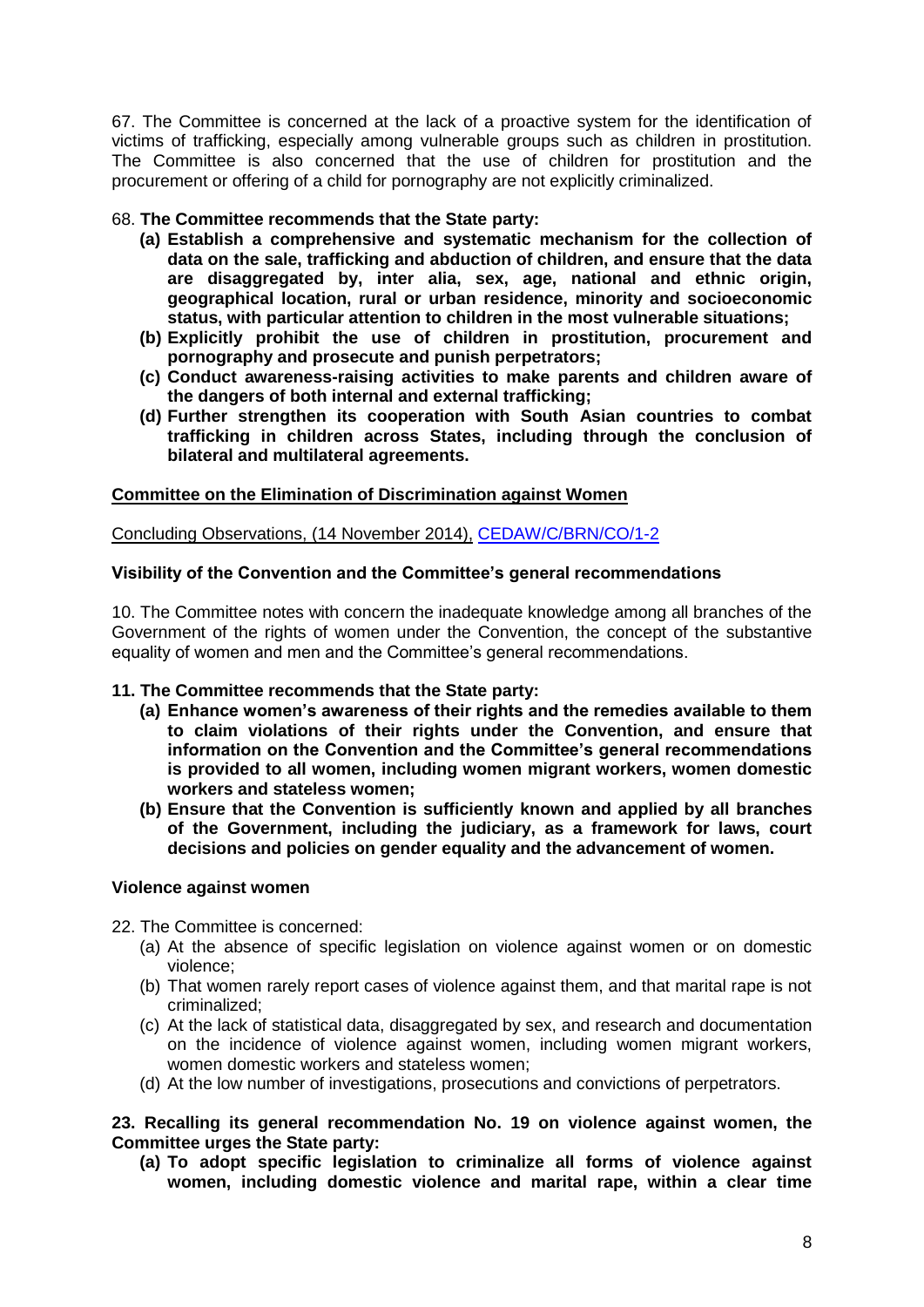**frame, and provide appropriate redress to all women, including women migrant workers, women domestic workers and stateless women, and ensure that perpetrators are prosecuted and adequately punished;** 

- **(b) To amend the penal code with a view to criminalizing marital rape;**
- **(c) To strengthen such support services for women who are victims of violence as shelters, medical treatment, psychological counselling, legal assistance and rehabilitation throughout the territory of the State party;**
- **(d) To provide gender-sensitive training for the judiciary, law enforcement officers and health professionals;**
- **(e) To ratify the Domestic Workers Convention, 2011 (No. 189), of the International Labour Organization and the Convention on the Protection of the Rights of All Migrant Workers and Members of Their Families.**

### **Trafficking and exploitation of prostitution**

24. The Committee notes with concern that there are three different laws on trafficking in women and girls that do not address the issue systematically, as well as a lack of information on the number of complaints, investigations, prosecutions and convictions relating to trafficking in women and girls and on support and rehabilitation programmes for victims. It also notes with concern the criminalization of women in prostitution in the State party and the heavy prison sentences and fines imposed on women involved in prostitution, as well as the absence of any measures taken to address the demand side of prostitution.

### **25. The Committee recommends that the State party:**

- **(a) Review the relevant legislation on trafficking with a view to harmonizing it with the Convention by adopting a comprehensive law on trafficking;**
- **(b) Increase international, regional and bilateral cooperation with countries of origin, transit and destination to prevent trafficking through the exchange of information and the harmonization of legal procedures for prosecuting and punishing traffickers;**
- **(c) Conduct comparative studies on trafficking in women and exploitation of prostitution, including collecting data, disaggregated by sex, ethnicity and age, to identify and address the root causes of the phenomena, and include such data in its next periodic report;**
- **(d) Ratify the Protocol to Prevent, Suppress and Punish Trafficking in Persons, Especially Women and Children, supplementing the United Nations Convention against Transnational Organized Crime, and other relevant international instruments;**
- **(e) Amend existing laws and regulations to decriminalize women in prostitution, adopt a comprehensive approach to address the phenomenon of prostitution, provide exit programmes for women who wish to leave prostitution and take measures against the demand side of prostitution.**

### **Nationality**

28. The Committee notes with concern that a Bruneian woman who is married to a foreign national is required to submit an application under the Nationality Act in order to transmit her Bruneian citizenship to her children, while the children of a Bruneian father and a non-Bruneian mother automatically acquire such nationality. The Committee is also concerned that the foreign husband of a Bruneian woman and the foreign wife of a Bruneian man do not enjoy equal status when applying for permanent residence status.

### **29. The Committee encourages the State party:**

**(a) To withdraw its reservation to article 9 (2) of the Convention;**